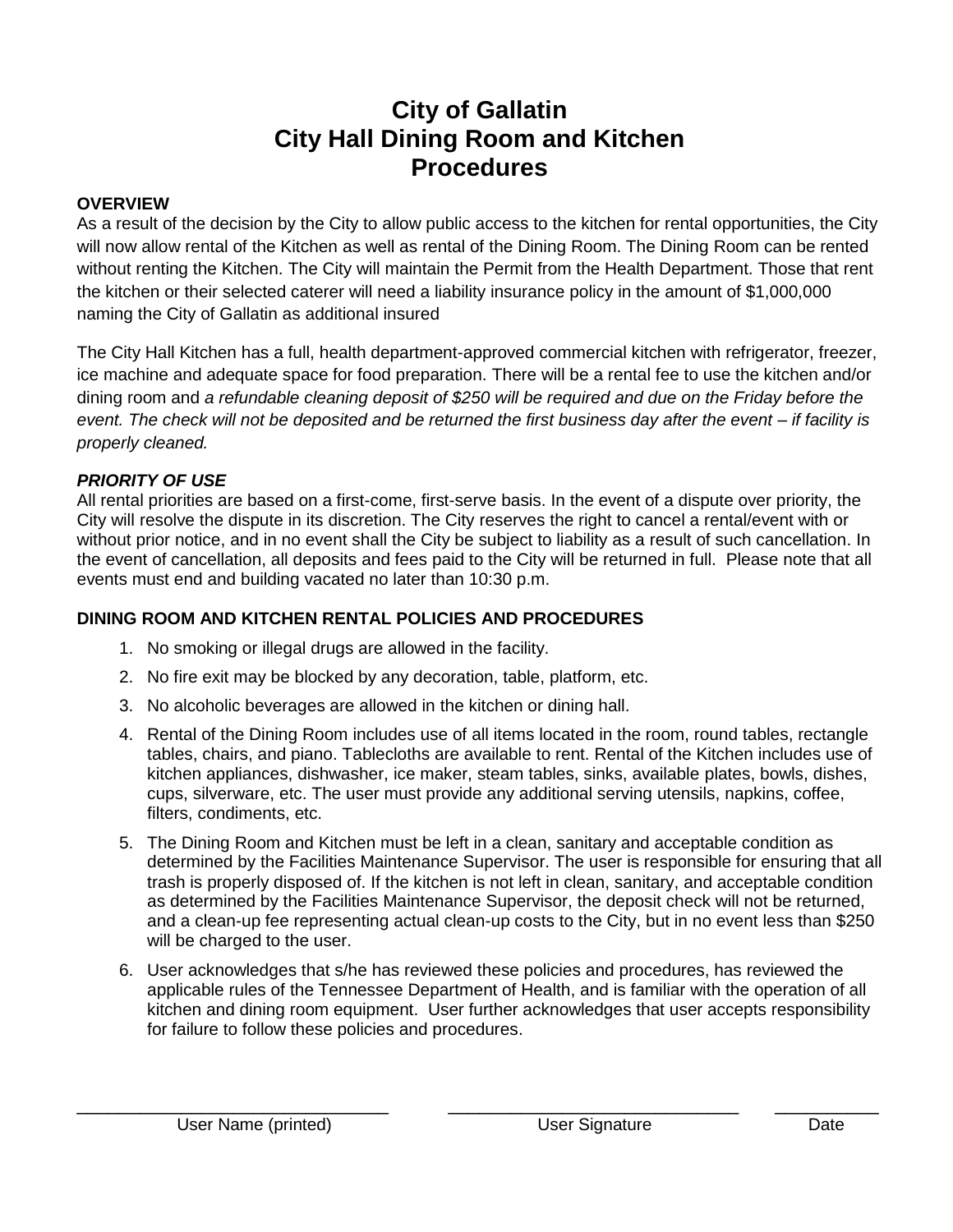## **PROCEDURES FOR USE DINING ROOM**

### **GUIDELINES FOR CLEAN-UP OF DINING ROOM**

- 1. All tables are to be cleared, cleaned and put in same position as when you entered the room
- 2. NOTHING IS TO BE LEFT TABLES, STAGE, OR FLOORS.
- 3. Trash is to be collected and sinks, counters, table tops, equipment, etc. must be thoroughly cleaned and sanitized after use. Cleaning instructions are posted for all areas of the kitchen.
- 4. Floors should be swept clean and spot mopped.
- 5. All trash must be properly bagged and placed in exterior dumpster (over the wall at the back of the Fire Department).

## **DINING ROOM CLEAN-UP PROCEDURES**

- 1. Leftover food, personal, and rental items must be removed immediately following your event. We are not responsible for lost, stolen, or left items.
- 2. There is to be no food or food residue left on counters, stovetop, oven, sink or floor.
- 3. Wash all surface counter areas and spray with bleach solution and/or sanitizer solution provided.
- 4. Spot mop any spills on floor.
- 5. Make sure the Dining Room is cleaned and left in at least the same condition as it was before using.
- 6. If items are removed by mistake, return immediately to avoid being charged.

#### **Cleaning Supplies:**

Cleaning supplies are provided and located on the right side shelf in the Pantry. Garbage bags are located in bottom of trash cans. Extra trash bags are located inside the double doors in the Service Room (room with drink machine) Paper towels are also located on the shelf in the Service Room

#### **Fire Extinguishers:**

There a portable fire extinguisher **located outside the kitchen on the right side of the elevator door,** and a fire extinguisher on the **right-side of the center double-doors** on the storage rooms side of the Dining Room.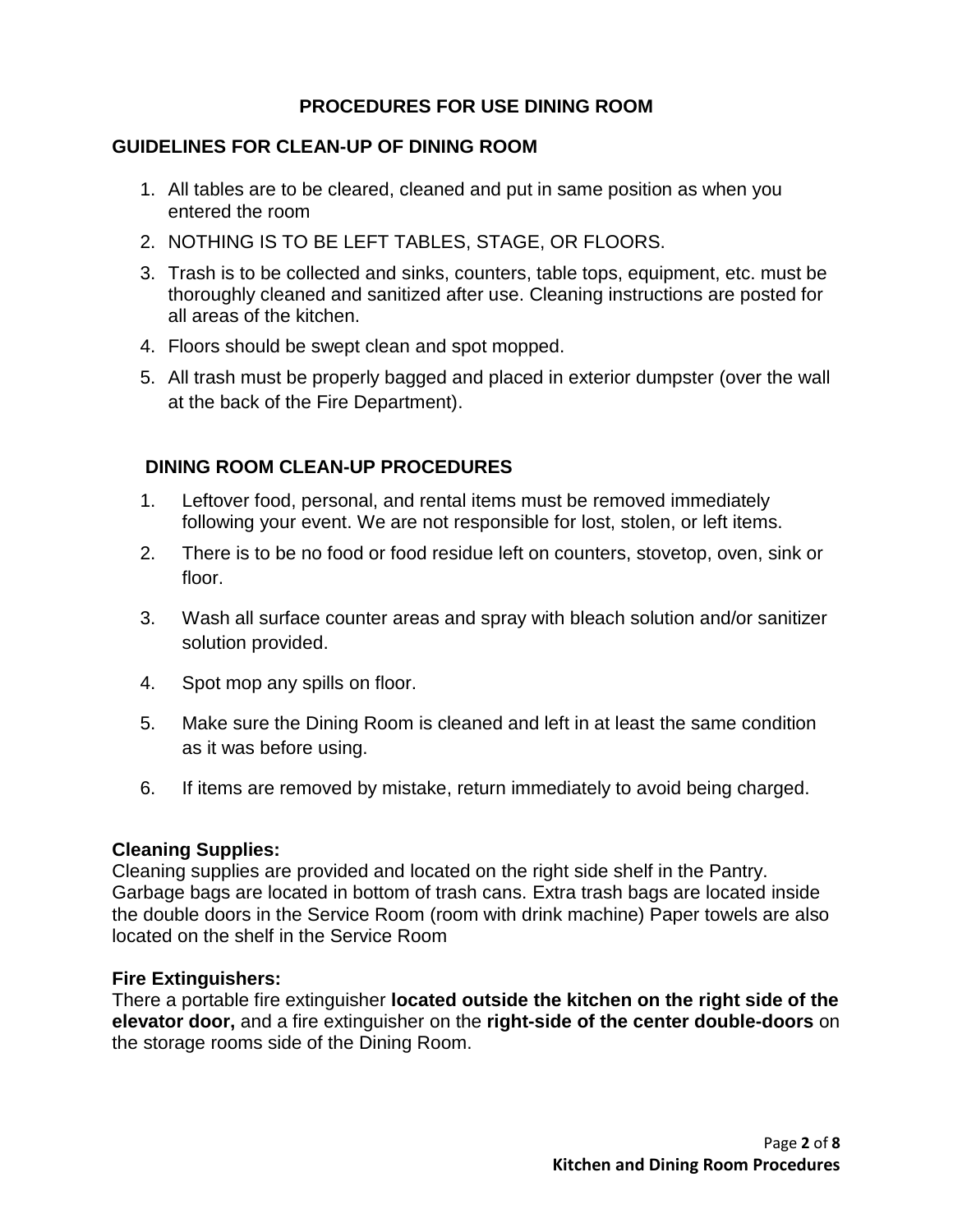## **USER CHECKLIST FOR MAINTAINING THE DINING ROOM AFTER USE**

- $\Box$  Make sure the Microphone on podium is turned off.
- $\Box$  Tables wiped down and sprayed with sanitizer located on shelf inside the Service Room.
- $\Box$  Leftover foods and trash properly disposed of.
- $\Box$  Floor swept clean and spot mopped.
- $\Box$  Supplies and equipment returned to their proper places.
- $\Box$  Trash can bags tied and taken to the dumpster to prevent sour odors (dumpster is located In back of City Hall over the wall at back of Fire Hall. *Note: the back door to the building will lock behind you – be prepared to have someone with you to hold the door open while you are outside.*
- $\Box$  Trash cans relined with proper size bags (spares located at bottom of each trash container and /or located on the shelf located inside the Service Room door in the basement hallway).

## *\*Any renter leaving the Dining Room and/or Kitchen unclean will forfeit the Cleaning Deposit Check. The check will be deposited on the next business day as compensation for cleaning.*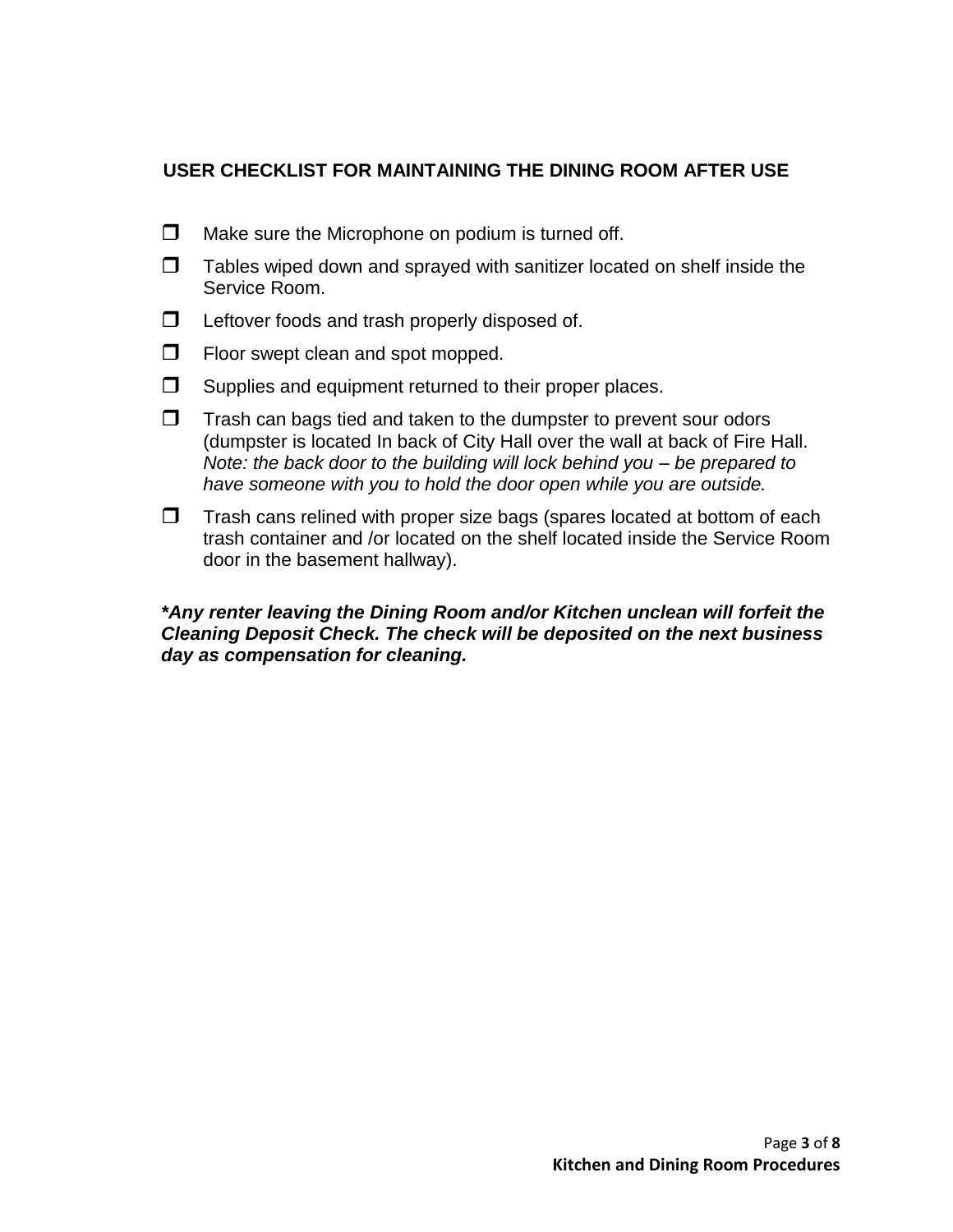# **PROCEDURES FOR USE OF KITCHEN AND KITCHEN EQUIPMENT**

**Operating Dishwasher** Before operating dishwasher close the door and locate the on switch on the bottom right side of the dishwasher. The fill and start button, and the drain switch are on the inside right hand side

- 1. Raise the door on the dishwasher.
- 2. Turn it on; the dishwasher will fill automatically when door is shut.
- 3. Rinse dishes at garbage disposal sink using hot water to remove any caked on food, and place dishes on dishwasher trays.
- 4. Slide tray into the dishwasher and close the door. The dishwasher will start when the door is closed.
- 5. Watch temperature gauge on the front of dishwasher, if gauge does not reach 140 degrees then rerun the tray.
- 6. When dishwasher stops open door and remove tray.
- 7. Turn off dishwasher.
- 8. Clean drain basket located inside the dishwasher. Drain dishwasher with leaver inside washer next to basket.
- 9. Leave doors to the dishwasher open to allow the inside to air dry.
- 10. Put trays back in proper storage area.
- 11. Close doors to the dishwasher.

#### **Garbage disposal:**

1. The garbage disposal switch is located under the counter by the disposal. The water comes on automatically when the disposal is running. Make sure to run a lot of water in disposal when finished washing dishes to flush out any remaining food.

#### **Food Steamer table:**

- 1. In order to use the food warmer as a steam table, turn on knob at each well being used to on position and fill each well at least ¼ full of water and place a long 6 inch pan over the well. Cover the pan with a lid to retain the heat.
- 2. When food is ready to be served put in a 3 inch pan and remove the lid from the pan already in the well and place the 3 inch pan in the 6 inch pan. Cover the 3 inch pan with a lid.
- 3. After serving, turn off all wells by turning knobs to off position.
- 4. Remove and wash all pans, to include the pans which were used only for water. Residue builds up in these pans from the boiling water and makes them unusable for food. Place all pans in their proper place in the pantry.
- 5. Remove the water from each of the wells.
- 6. Wipe surface of the food warmer down, being sure to remove all food scraps.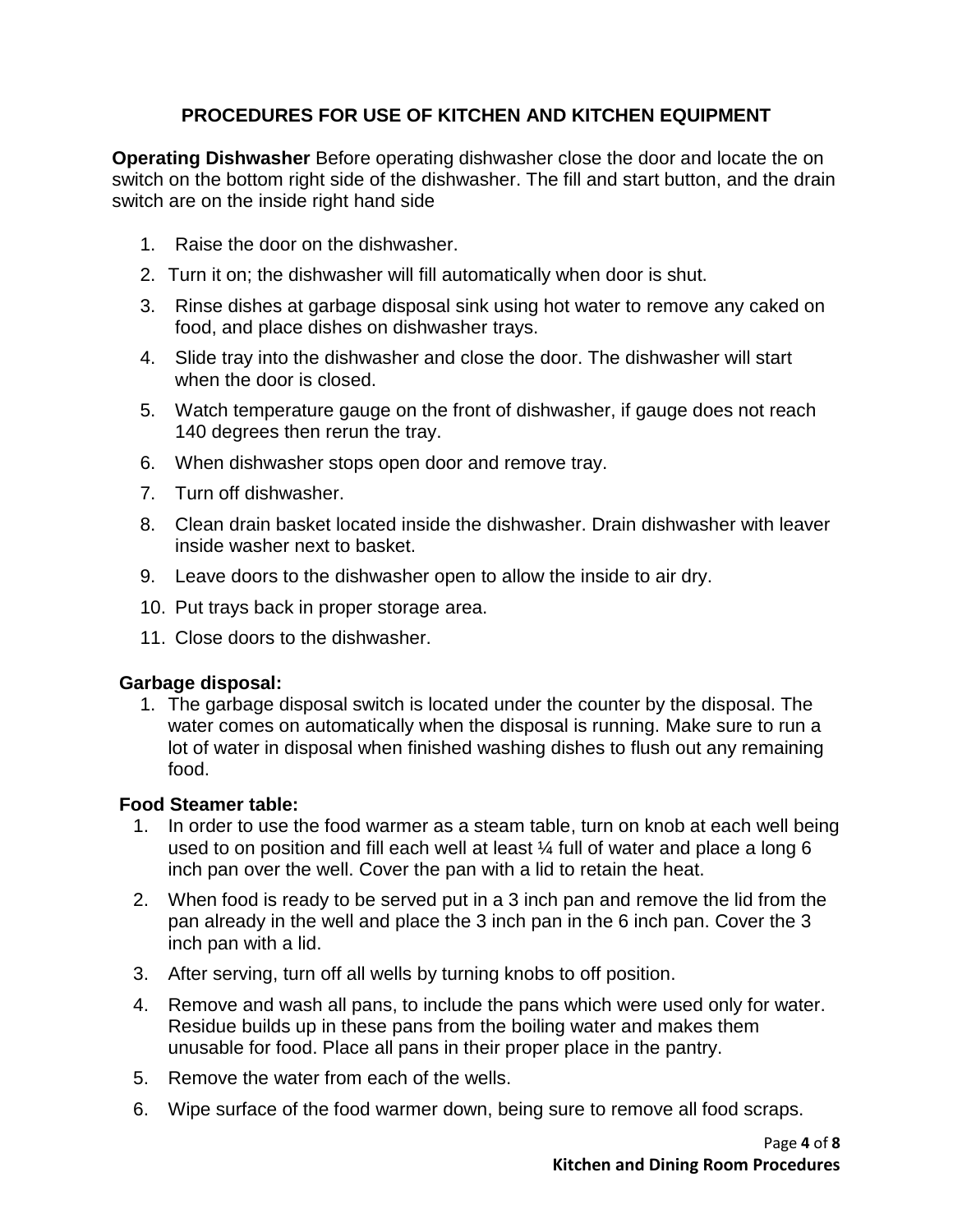## **Coffee Maker:**

- 1. Turn on coffeemaker.
- 2. Follow instructions on the front of the coffee maker.
- 3. Discard filters with used coffee grounds when finished.
- 4. Wash carafes and wipe down the coffeemaker.
- 5. Turn off coffeemaker when finished.

#### **Ice Machine**

- 1. Ice machine should be closed when not in use.
- 2. Pull ice forward to keep the machine producing ice.
- 3. Scoops should be used when filling glasses.
- 4. When finished, wash the scoops and place them in the plastic tub on top of the machine.

## **Stovetop and Ovens:**

## **To turn stovetop on**

- 1. Turn knobs on to desired temperature
- 2. Exhaust hood comes on automatically.

## **To turn stovetop off**

1. Turn all knobs to the off position immediately when cooking is complete.

#### **Convection Ovens:**

1. Upper and Lower Ovens: Turn on power switch on and set temperature; pre-heat for 15 minutes.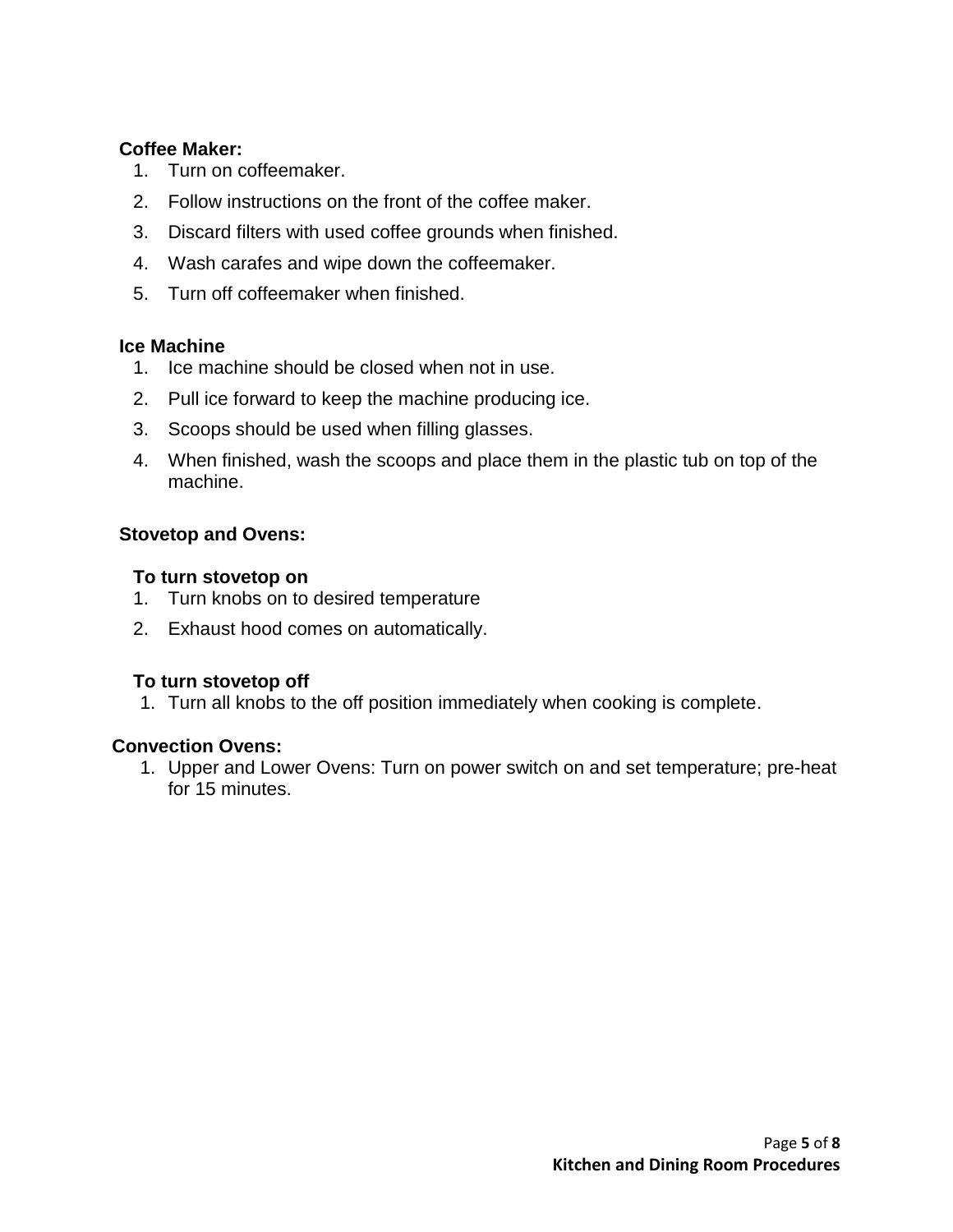## **GUIDELINES FOR CLEAN-UP OF KITCHEN**

- 1. All dishes, utensils, pans, etc. are to be cleaned, air dried and put back in the appropriate storage space.
- 2. NOTHING IS TO BE LEFT IN/ON THE SINKS, TABLES, FLOORS, OR COUNTERS.
- 3. Sinks, counters, table tops, equipment, etc. must be thoroughly cleaned and sanitized after use. Cleaning instructions are posted for all areas of the kitchen.
- 4. Any food spills in refrigerator, freezer, microwave, stove, oven or warming ovens must be cleaned thoroughly using the appropriate cleaner and method as described on the cleaning instructions posted on the equipment.
- 5. Floors should be swept clean, mopped, sanitized, buckets washed out; mop heads rinsed, squeezed dry and hung to dry inside the Dishroom. The mop bucket returned to the Dishroom.
- 6. Empty bucket wastewaters into the floor drain ONLY. Cleaning or rinsing of mops or custodial equipment in any kitchen sink is against health codes and therefore not permitted.
- **7.** All trash must be properly bagged and placed in exterior dumpster (over the wall at the back of the Fire Department). *Note: the back door to the building will lock behind you – be prepared to have someone with you to hold the door open while you are outside.*

# **KITCHEN CLEAN-UP PROCEDURES**

- 1. Leftover food, personal, and rental items must be removed immediately following your event. We are not responsible for lost, stolen, or left items.
- 2. Dishes and other items in the kitchen are not used on a daily basis therefore it may be necessary to wash them before use.
- 3. There is to be no food or food residue left on counters, stovetop, oven, sink or floor.
- 4. Wash all surface counter areas and spray with bleach solution and/or sanitizer solution provided.
- 5. Clean all stovetop and oven spills.
- 6. Spot mop any spills on floor.
- 7. Wash all dishes, drying them, and put them away in appropriate storage areas.
- 8. Empty coffee filters after using coffee maker.
- 9. Make sure the kitchen is cleaned and left in the same condition as it was before using.
- 10. If items are removed by mistake, return immediately to avoid being charged.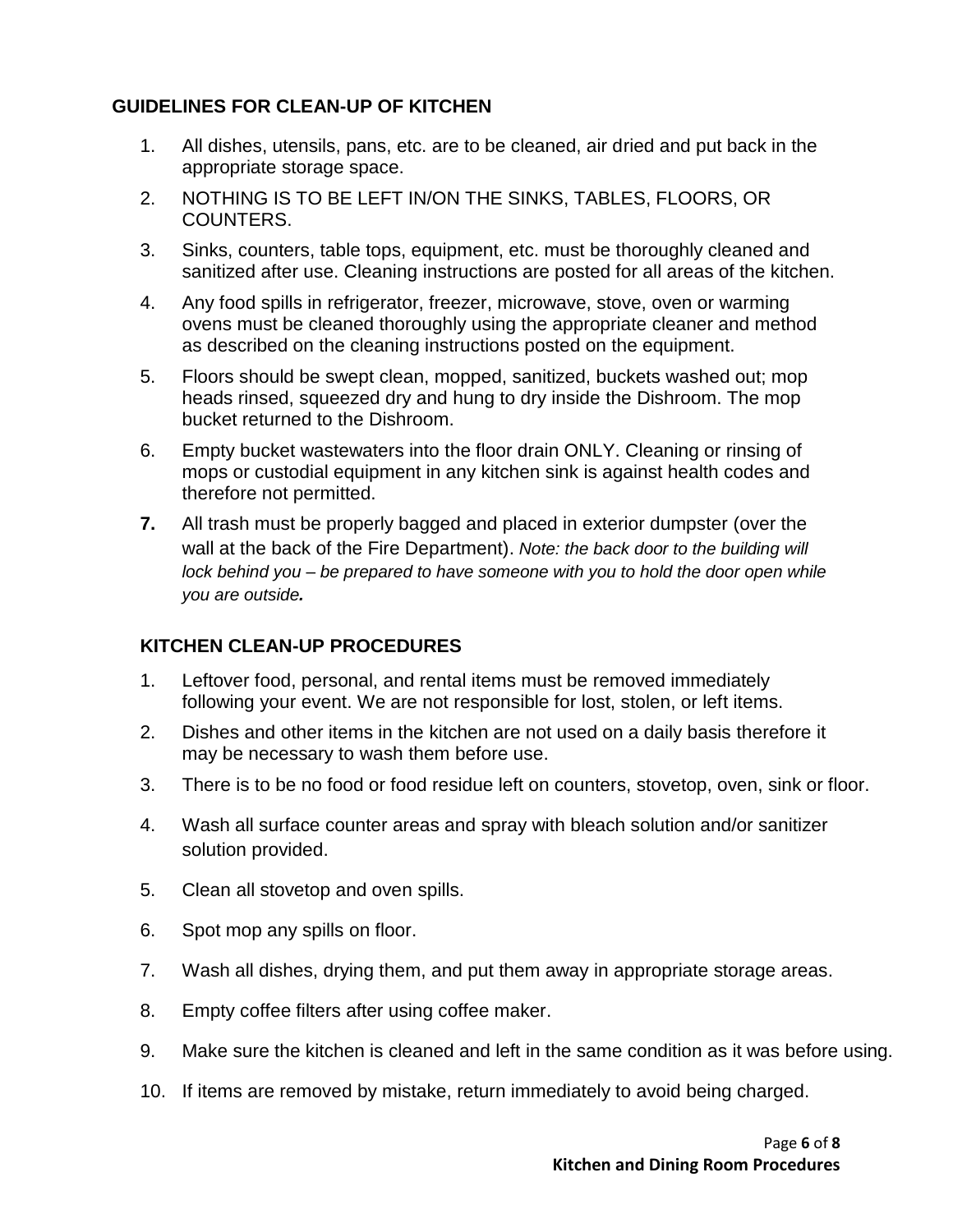#### **Cleaning of stovetop:**

After the stovetop is completely cooled down, clean up any spills and wipe surface of the cook top with a damp cloth.

## **Pots, Pans, Serving Utensils, and Silverware:**

All pots, pans, other cooking utensils, and serving utensils are stored on shelves in the Pantry. Serving utensils are stored in drawers on the Prep Table. Silverware is located at the end of the serving line at the Steam Tables. Return to the proper location after use.

## **Pots and Pan Sink:**

To close the drains in the pots and pans sink, move levers to the left to close and to the right to open to drain. Scrape excess food from pans into the garbage disposal or discard in trash before washing. **Grease should not be poured down drain, but allowed to cool and put in garbage can.** 

Also check the rims of all pots and pans to make sure they have been cleaned. Sprayer is located over the garbage disposal. Lever must be in the down position. Once finished, clean and get all food out of drains using the scrapers provided to help clean drains.

## **Cleaning Supplies:**

Cleaning supplies are provided and located over the sink. Garbage bags are located in bottom of trash cans; extras are located in the Pantry. Disposable dish clothes and towels are located in cabinets above the sink. Discard disposable dish cloths and towels when you are finished.

## **Hand Sink:**

A hand sink is provided for hand washing, please use that sink and not the sink in the island. There is also hand sanitizer located on the sink.

## **Freezer and Refrigerator:**

The freezer and refrigerator are to be used for short term storage on the day of the event only. No food or supplies can be left in kitchen after event.

## **Fire Extinguishers:**

The handle for the extinguisher over the stove is **located to the right of the Ice Machine**. There a portable fire extinguisher **located outside the kitchen on the right side of the elevator door,** and a fire extinguisher on the **right-side of the center double-doors** on the storage rooms side of the Dining Room.